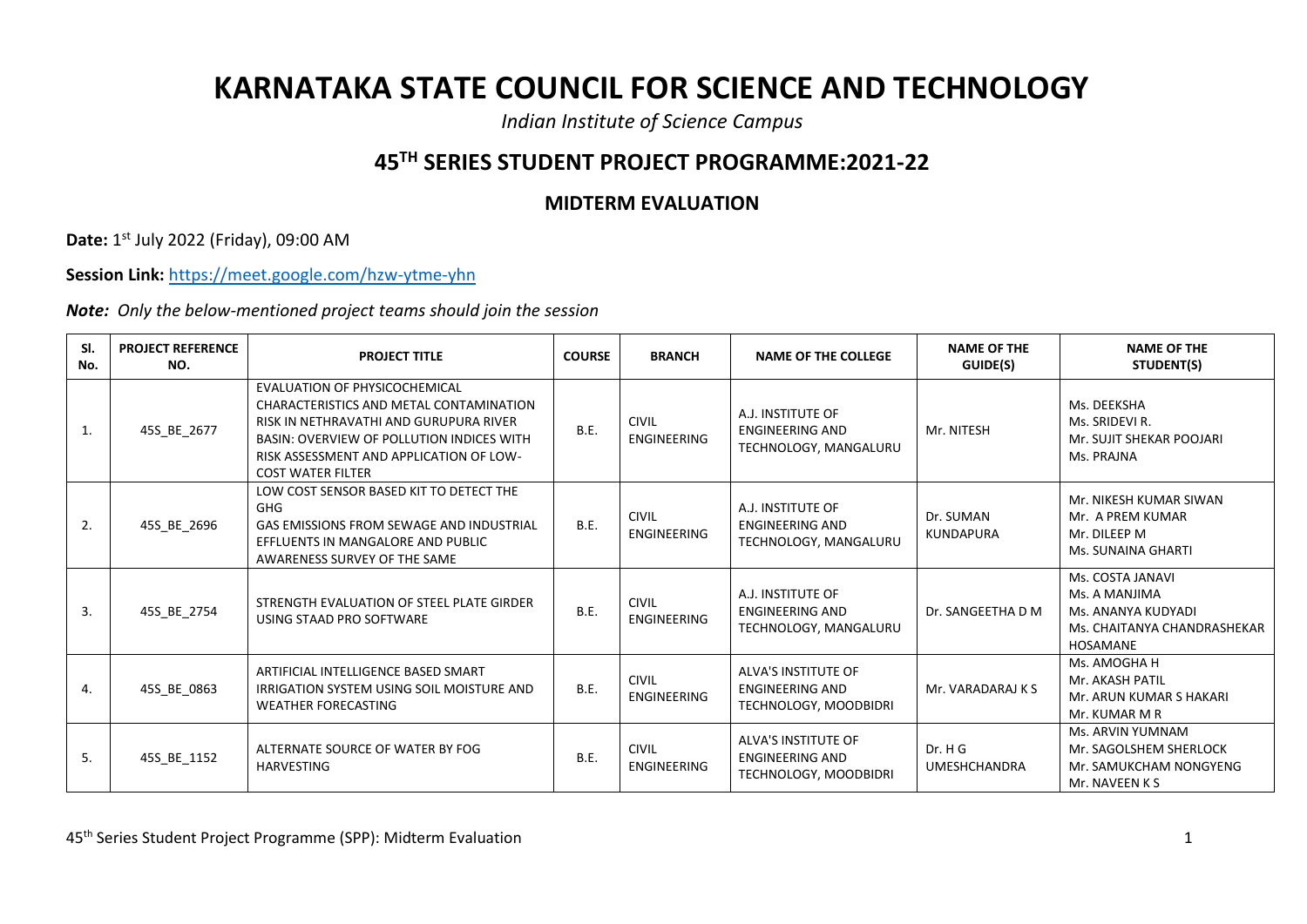| 6.  | 45S_BE_1599 | MACHINE LEARNING MODEL TO PREDICT<br>COMPRESSIVE STRENGTH AND FLEXURAL<br>STRENGTH OF CONCRETE USING M-SAND AND PET<br>BOTTLES AS FINE AGGREGATE | B.E.        | <b>CIVIL</b><br><b>ENGINEERING</b> | <b>BEARYS INSTITUTE OF</b><br>TECHNOLOGY, MANGALURU                       | Mr. ALTAMASHUDDIN<br>KHAN NADEEMALLAH                        | Mr. ABDUL VAHID K<br>Mr. MOHAMMED AZMAL<br>Mr. AMAN RASHEED                                                       |
|-----|-------------|--------------------------------------------------------------------------------------------------------------------------------------------------|-------------|------------------------------------|---------------------------------------------------------------------------|--------------------------------------------------------------|-------------------------------------------------------------------------------------------------------------------|
| 7.  | 45S BE 1609 | DELINEATION OF GROUNDWATER POTENTIAL<br>ZONE OF MANGALORE TALUK USING<br><b>GEOGRAPHICAL INFORMATION SYSTEM AND</b><br><b>REMOTE SENSING</b>     | <b>B.E.</b> | <b>CIVIL</b><br><b>ENGINEERING</b> | <b>BEARYS INSTITUTE OF</b><br>TECHNOLOGY, MANGALURU                       | Mr. BHARATH<br><b>GOWDA BJ</b>                               | Mr. AHMED SHAQEEQ K M<br>Mr. FAAZIL ABDULLA<br>Ms. K A JAFREEDA<br>Mr. P K UBAIDULLA                              |
| 8.  | 45S_BE_4564 | AN EXPERIMENTAL INVESTIGATION ON<br>BEHAVIOUR OF CONCRETE USING LATHE WASTE                                                                      | <b>B.E.</b> | <b>CIVIL</b><br>ENGINEERING        | KARAVALI INSTITUTE OF<br>TECHNOLOGY, MANGALURU                            | Prof. ANJUM ARA A<br>Prof. PRIYANKA J<br><b>SHIRI</b>        | Ms. NIREEKSHA B K<br>Mr. MOHAMMED NIZAM PASHA<br>Mr. SANDESH S<br>Mr. MOHAMMED YASIR                              |
| 9.  | 45S BE 0373 | UTILIZATION OF NATURAL FIBRE IN THE<br>PRODUCTION OF SELF COMPACTING CONCRETE<br>WITH ADDITION OF KEM SUPLAST PCL 110                            | B.E.        | <b>CIVIL</b><br>ENGINEERING        | MANGALORE INSTITUTE OF<br>TECHNOLOGY AND<br>ENGINEERING, MOODBIDRI        | Ms. SWAPNA S A<br>Ms. PRATHIKSHA G                           | Mr. RAKSHAN R HEGDE<br>Mr. ANUDEEP                                                                                |
| 10. | 45S_BE_0402 | DEVELOPMENT OF SUSTAINABLE CONCRETE BY<br>USING LIMESTONE FINES                                                                                  | <b>B.E.</b> | <b>CIVIL</b><br>ENGINEERING        | MANGALORE INSTITUTE OF<br><b>TECHNOLOGY AND</b><br>ENGINEERING, MOODBIDRI | Mr. SAGAR S                                                  | Ms. DISHA<br>Mr. KESHAV KATTI<br>Mr. AKSHAY KUMAR<br>Mr. AJAT KUMAR                                               |
| 11. | 45S_BE_0426 | STRCTURAL DAMAGE DETECTION USING IOT                                                                                                             | B.E.        | <b>CIVIL</b><br>ENGINEERING        | MANGALORE INSTITUTE OF<br>TECHNOLOGY AND<br>ENGINEERING, MOODBIDRI        | Mr. AKSHAYA<br><b>KRISHNAN</b><br>Mrs. RISHMA MARY<br>GEORGE | Mr. SAMBHRAM<br>Mrs. SAHANA SHETTY<br>Ms. SUKANYA<br>Mr. KRISHANG SHETTY                                          |
| 12. | 45S_BE_4403 | AQUAPONICS AN ALTERNATIVE METHOD OF LAND<br><b>FARMING</b>                                                                                       | B.E.        | <b>CIVIL</b><br>ENGINEERING        | P.A. COLLEGE OF<br>ENGINEERING, MANGALURU                                 | Prof. JAMEELA<br>Mr.<br>NIRMALKRISHNAN                       | Mr. ARUNKUMAR<br>Mr. SRINIVAS VINOD SHALAWADI<br>Mr. SAGAR T.<br>Mr. VIJAY KUMAR B. P.                            |
| 13. | 45S_BE_0793 | EXPERIMENTAL ANALYSIS OF EFFECT OF BRACING<br>SYSTEM USING PIEZOELECTRIC SENSOR                                                                  | B.E.        | <b>CIVIL</b><br><b>ENGINEERING</b> | SAHYADRI COLLEGE OF<br><b>ENGINEERING AND</b><br>MANAGEMENT,<br>MANGALURU | Ms. VIJAYALAKSHMI<br><b>KEDILAYA B</b>                       | Ms. ANIRUDDHA BHAT G<br>Ms. LIKHITHA S<br>Ms. VIJAYA<br>Mr. DHANUSH                                               |
| 14. | 45S_BE_1261 | A STUDY OF EFFECTIVENESS OF<br>ELECTROCOAGULATION IN PURIFICATION OF<br>WATER DISCHARGED FROM WASHING MACHINE                                    | B.E.        | <b>CIVIL</b><br>ENGINEERING        | SAHYADRI COLLEGE OF<br><b>ENGINEERING AND</b><br>MANAGEMENT,<br>MANGALURU | Prof. VIJAYALAXMI                                            | Ms. TABASSUM JABBAR KHAN<br><b>PATHAN</b><br>Mr. NAVEEN SL<br>Mr. ABU SUFIAN MANSOOR<br>Mr. NAVEEN GANAPATHI NAIK |
| 15. | 45S_BE_1864 | <b>GENERATION OF ELECTRICITY USING SOLID WASTE</b>                                                                                               | B.E.        | <b>CIVIL</b><br>ENGINEERING        | SAHYADRI COLLEGE OF<br><b>ENGINEERING AND</b><br>MANAGEMENT,<br>MANGALURU | Mr. NALINI E REBELLO                                         | Mr. ANVITH V BADIKANA<br>Mr. AKSHAY KUMAR M<br>Mr. MUHAMMAD SHUNAIF<br>Ms. SAHANA J                               |
| 16. | 45S_BE_0015 | TREATMENT OF SULLAGE WATER USING<br>TAMARIND SEED POWDER AS COAGULANT USING<br><b>COAGULANT PROCESS</b>                                          | B.E.        | <b>CIVIL</b><br>ENGINEERING        | SHRI MADHWA VADIRAJA<br>INSTITUTE OF TECHNOLOGY<br>AND MANAGEMENT, UDUPI  | Ms. DEEPIKA B V                                              | Mr. SHOUKATH ALI K H<br>Ms. VRANDANA K G<br>Ms. KRIPA SHETTY H                                                    |